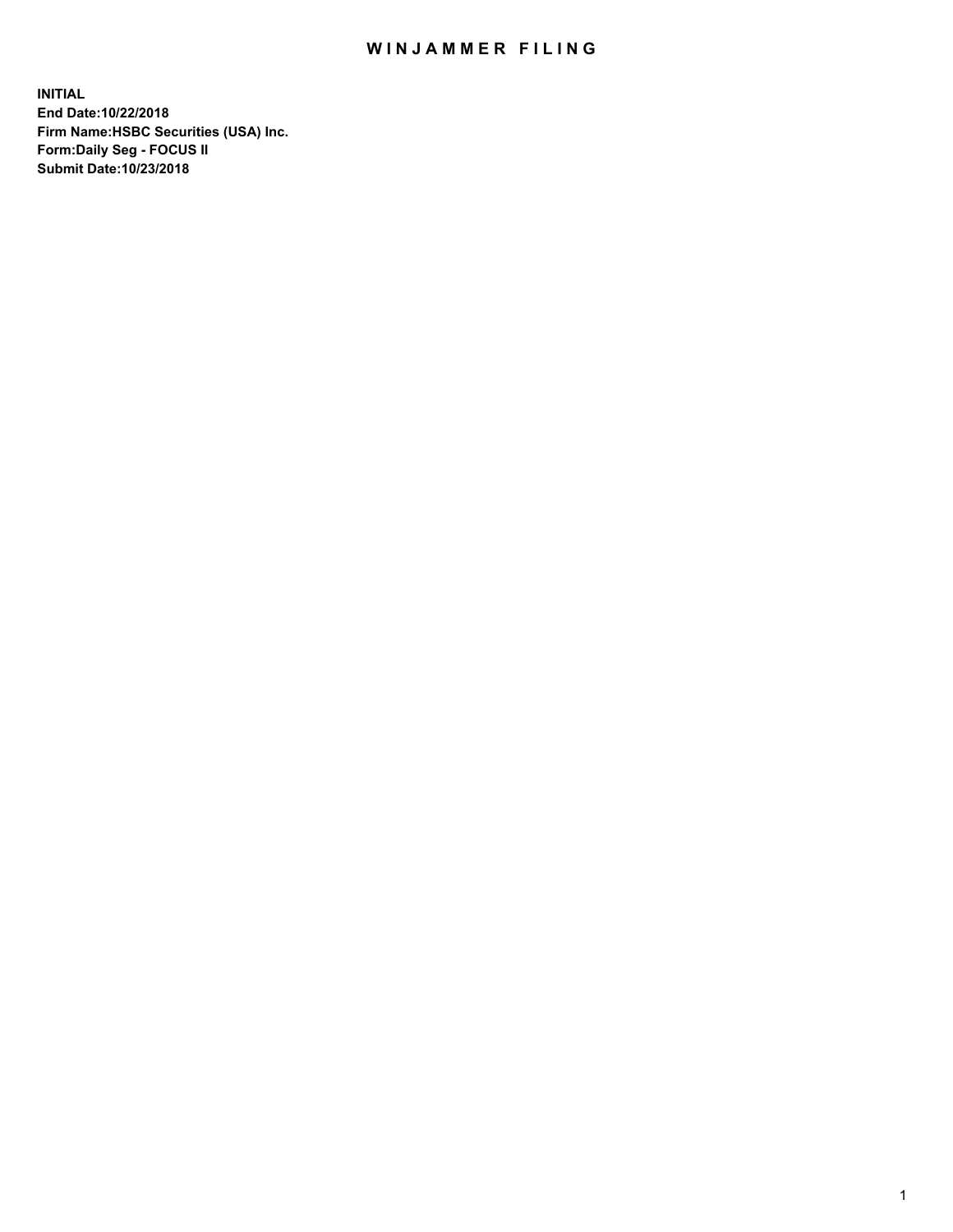**INITIAL End Date:10/22/2018 Firm Name:HSBC Securities (USA) Inc. Form:Daily Seg - FOCUS II Submit Date:10/23/2018 Daily Segregation - Cover Page**

| Name of Company                                                                                                                                                                                                                                                                                                                | <b>HSBC Securities (USA) Inc.</b>                                          |
|--------------------------------------------------------------------------------------------------------------------------------------------------------------------------------------------------------------------------------------------------------------------------------------------------------------------------------|----------------------------------------------------------------------------|
| <b>Contact Name</b>                                                                                                                                                                                                                                                                                                            | <b>Michael Vacca</b>                                                       |
| <b>Contact Phone Number</b>                                                                                                                                                                                                                                                                                                    | 212-525-7951                                                               |
| <b>Contact Email Address</b>                                                                                                                                                                                                                                                                                                   | michael.vacca@us.hsbc.com                                                  |
| FCM's Customer Segregated Funds Residual Interest Target (choose one):<br>a. Minimum dollar amount: : or<br>b. Minimum percentage of customer segregated funds required:% ; or<br>c. Dollar amount range between: and; or<br>d. Percentage range of customer segregated funds required between:% and%.                         | 109,000,000<br>$\overline{\mathbf{0}}$<br>0 <sub>0</sub><br>0 <sub>0</sub> |
| FCM's Customer Secured Amount Funds Residual Interest Target (choose one):<br>a. Minimum dollar amount: ; or<br>b. Minimum percentage of customer secured funds required:%; or<br>c. Dollar amount range between: and; or<br>d. Percentage range of customer secured funds required between:% and%.                            | 25,000,000<br><u>0</u><br>0 <sub>0</sub><br>00                             |
| FCM's Cleared Swaps Customer Collateral Residual Interest Target (choose one):<br>a. Minimum dollar amount: ; or<br>b. Minimum percentage of cleared swaps customer collateral required:% ; or<br>c. Dollar amount range between: and; or<br>d. Percentage range of cleared swaps customer collateral required between:% and%. | 100,000,000<br><u>0</u><br>00<br>0 <sub>0</sub>                            |

Attach supporting documents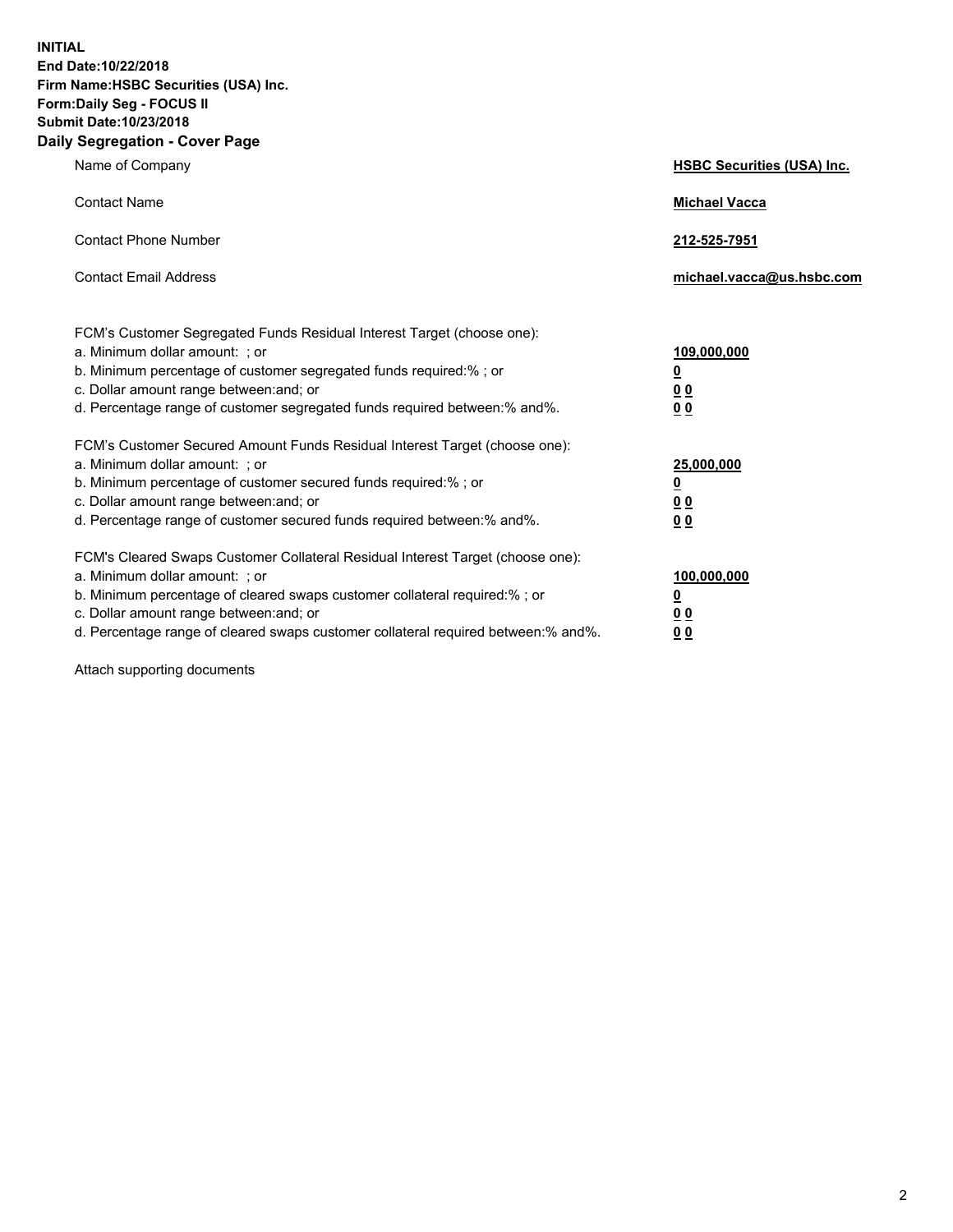**INITIAL End Date:10/22/2018 Firm Name:HSBC Securities (USA) Inc. Form:Daily Seg - FOCUS II Submit Date:10/23/2018 Daily Segregation - Secured Amounts** Foreign Futures and Foreign Options Secured Amounts Amount required to be set aside pursuant to law, rule or regulation of a foreign government or a rule of a self-regulatory organization authorized thereunder **0** [7305] 1. Net ledger balance - Foreign Futures and Foreign Option Trading - All Customers A. Cash **70,517,536** [7315] B. Securities (at market) **75,068,300** [7317] 2. Net unrealized profit (loss) in open futures contracts traded on a foreign board of trade **7,066,029** [7325] 3. Exchange traded options a. Market value of open option contracts purchased on a foreign board of trade **0** [7335] b. Market value of open contracts granted (sold) on a foreign board of trade **0** [7337] 4. Net equity (deficit) (add lines 1. 2. and 3.) **152,651,865** [7345] 5. Account liquidating to a deficit and account with a debit balances - gross amount **447,135** [7351] Less: amount offset by customer owned securities **-446,940** [7352] **195** [7354] 6. Amount required to be set aside as the secured amount - Net Liquidating Equity Method (add lines 4 and 5) **152,652,060** [7355] 7. Greater of amount required to be set aside pursuant to foreign jurisdiction (above) or line 6. **152,652,060** [7360] FUNDS DEPOSITED IN SEPARATE REGULATION 30.7 ACCOUNTS 1. Cash in banks A. Banks located in the United States **56,609,285** [7500] B. Other banks qualified under Regulation 30.7 **0** [7520] **56,609,285** [7530] 2. Securities A. In safekeeping with banks located in the United States **32,893,646** [7540] B. In safekeeping with other banks qualified under Regulation 30.7 **0** [7560] **32,893,646** [7570] 3. Equities with registered futures commission merchants A. Cash **0** [7580] B. Securities **0** [7590] C. Unrealized gain (loss) on open futures contracts **0** [7600] D. Value of long option contracts **0** [7610] E. Value of short option contracts **0** [7615] **0** [7620] 4. Amounts held by clearing organizations of foreign boards of trade A. Cash **0** [7640] B. Securities **0** [7650] C. Amount due to (from) clearing organization - daily variation **0** [7660] D. Value of long option contracts **0** [7670] E. Value of short option contracts **0** [7675] **0** [7680] 5. Amounts held by members of foreign boards of trade A. Cash **48,784,325** [7700] B. Securities **42,174,654** [7710] C. Unrealized gain (loss) on open futures contracts **7,066,029** [7720] D. Value of long option contracts **0** [7730] E. Value of short option contracts **0** [7735] **98,025,008** [7740] 6. Amounts with other depositories designated by a foreign board of trade **0** [7760] 7. Segregated funds on hand **0** [7765]

- 8. Total funds in separate section 30.7 accounts **187,527,939** [7770]
- 9. Excess (deficiency) Set Aside for Secured Amount (subtract line 7 Secured Statement Page 1 from Line 8)
- 10. Management Target Amount for Excess funds in separate section 30.7 accounts **25,000,000** [7780]
- 11. Excess (deficiency) funds in separate 30.7 accounts over (under) Management Target **9,875,879** [7785]

**34,875,879** [7380]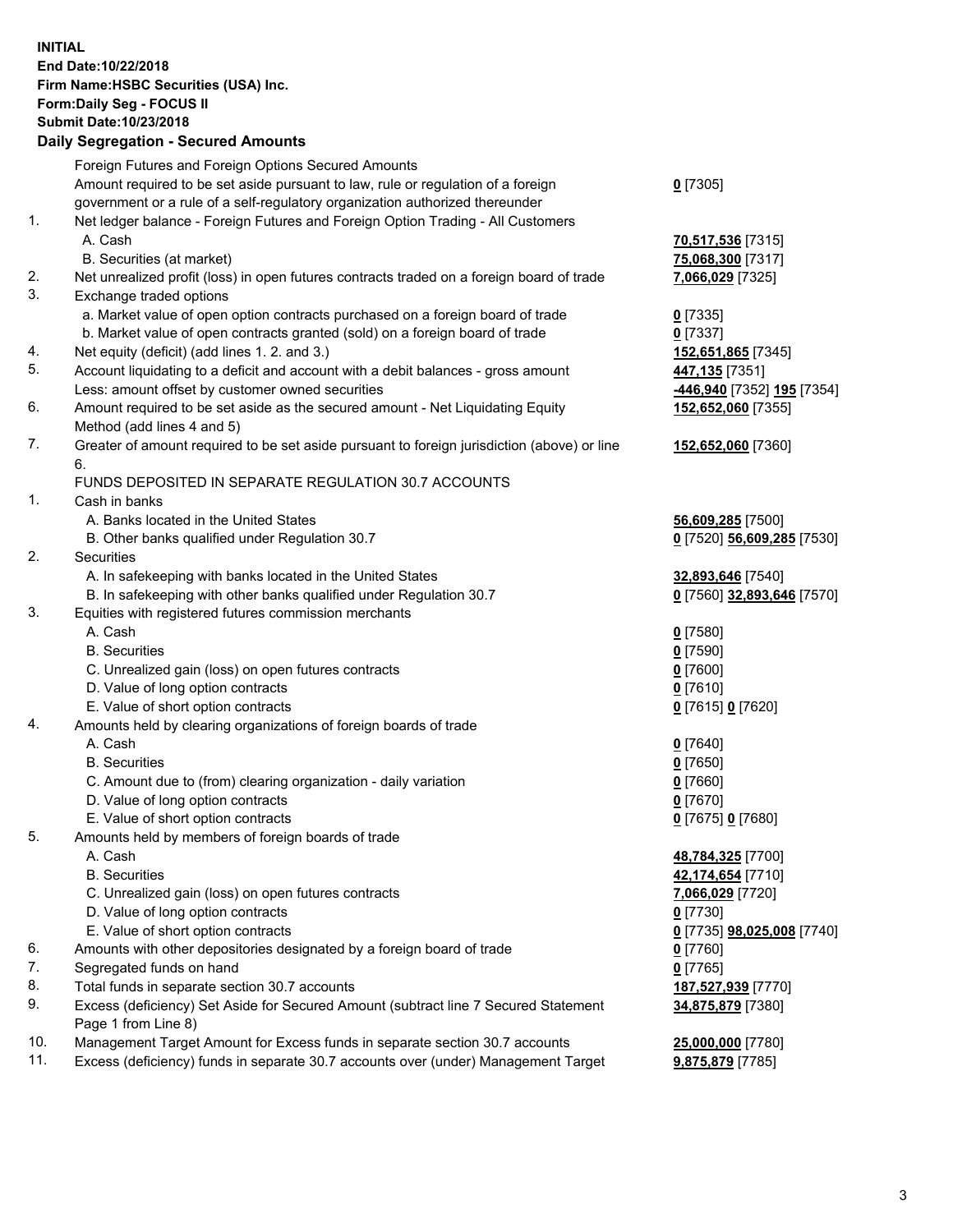**INITIAL End Date:10/22/2018 Firm Name:HSBC Securities (USA) Inc. Form:Daily Seg - FOCUS II Submit Date:10/23/2018 Daily Segregation - Segregation Statement** SEGREGATION REQUIREMENTS(Section 4d(2) of the CEAct) 1. Net ledger balance A. Cash **494,298,734** [7010] B. Securities (at market) **2,103,083,355** [7020] 2. Net unrealized profit (loss) in open futures contracts traded on a contract market **-80,935,212** [7030] 3. Exchange traded options A. Add market value of open option contracts purchased on a contract market **485,502,642** [7032] B. Deduct market value of open option contracts granted (sold) on a contract market **-324,998,215** [7033] 4. Net equity (deficit) (add lines 1, 2 and 3) **2,676,951,304** [7040] 5. Accounts liquidating to a deficit and accounts with debit balances - gross amount **108,209,992** [7045] Less: amount offset by customer securities **-108,209,992** [7047] **0** [7050] 6. Amount required to be segregated (add lines 4 and 5) **2,676,951,304** [7060] FUNDS IN SEGREGATED ACCOUNTS 7. Deposited in segregated funds bank accounts A. Cash **177,709,325** [7070] B. Securities representing investments of customers' funds (at market) **0** [7080] C. Securities held for particular customers or option customers in lieu of cash (at market) **731,419,844** [7090] 8. Margins on deposit with derivatives clearing organizations of contract markets A. Cash **20,205,107** [7100] B. Securities representing investments of customers' funds (at market) **328,039,323** [7110] C. Securities held for particular customers or option customers in lieu of cash (at market) **1,369,993,481** [7120] 9. Net settlement from (to) derivatives clearing organizations of contract markets **1,479,533** [7130] 10. Exchange traded options A. Value of open long option contracts **485,502,642** [7132] B. Value of open short option contracts **-324,998,215** [7133] 11. Net equities with other FCMs A. Net liquidating equity **12,231,847** [7140] B. Securities representing investments of customers' funds (at market) **0** [7160] C. Securities held for particular customers or option customers in lieu of cash (at market) **0** [7170] 12. Segregated funds on hand **1,670,030** [7150] 13. Total amount in segregation (add lines 7 through 12) **2,803,252,917** [7180] 14. Excess (deficiency) funds in segregation (subtract line 6 from line 13) **126,301,613** [7190] 15. Management Target Amount for Excess funds in segregation **109,000,000** [7194] 16. Excess (deficiency) funds in segregation over (under) Management Target Amount **17,301,613** [7198]

Excess